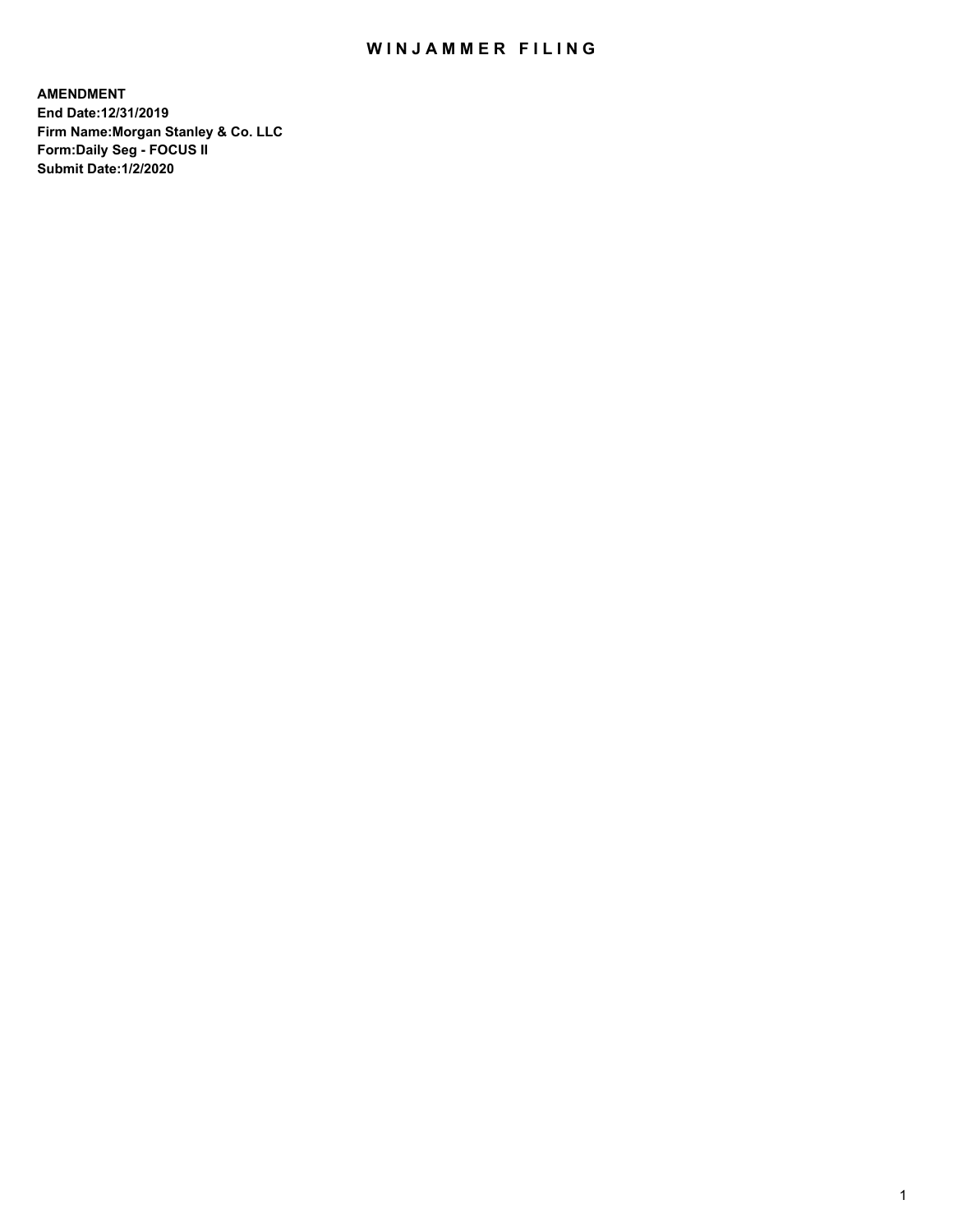**AMENDMENT** 

**End Date:12/31/2019 Firm Name:Morgan Stanley & Co. LLC Form:Daily Seg - FOCUS II Submit Date:1/2/2020 Daily Segregation - Cover Page**

| ν σεγιεγαιινιι - συνει παγε                                                       |                                     |
|-----------------------------------------------------------------------------------|-------------------------------------|
| Name of Company                                                                   | <b>Morgan Stanley &amp; Co. LLC</b> |
| <b>Contact Name</b>                                                               | <b>Ikram Shah</b>                   |
| <b>Contact Phone Number</b>                                                       | 212-276-0963                        |
| <b>Contact Email Address</b>                                                      | Ikram.shah@morganstanley.com        |
| FCM's Customer Segregated Funds Residual Interest Target (choose one):            |                                     |
| a. Minimum dollar amount: ; or                                                    | 235,000,000                         |
| b. Minimum percentage of customer segregated funds required:%; or                 | <u>0</u>                            |
| c. Dollar amount range between: and; or                                           | <u>00</u>                           |
| d. Percentage range of customer segregated funds required between:% and%.         | 0 <sub>0</sub>                      |
| FCM's Customer Secured Amount Funds Residual Interest Target (choose one):        |                                     |
| a. Minimum dollar amount: ; or                                                    | 140,000,000                         |
| b. Minimum percentage of customer secured funds required:%; or                    | <u>0</u>                            |
| c. Dollar amount range between: and; or                                           | <u>00</u>                           |
| d. Percentage range of customer secured funds required between: % and %.          | 0 <sub>0</sub>                      |
| FCM's Cleared Swaps Customer Collateral Residual Interest Target (choose one):    |                                     |
| a. Minimum dollar amount: ; or                                                    | 92,000,000                          |
| b. Minimum percentage of cleared swaps customer collateral required:%; or         | <u>0</u>                            |
| c. Dollar amount range between: and; or                                           | <u>00</u>                           |
| d. Percentage range of cleared swaps customer collateral required between:% and%. | 00                                  |

Attach supporting documents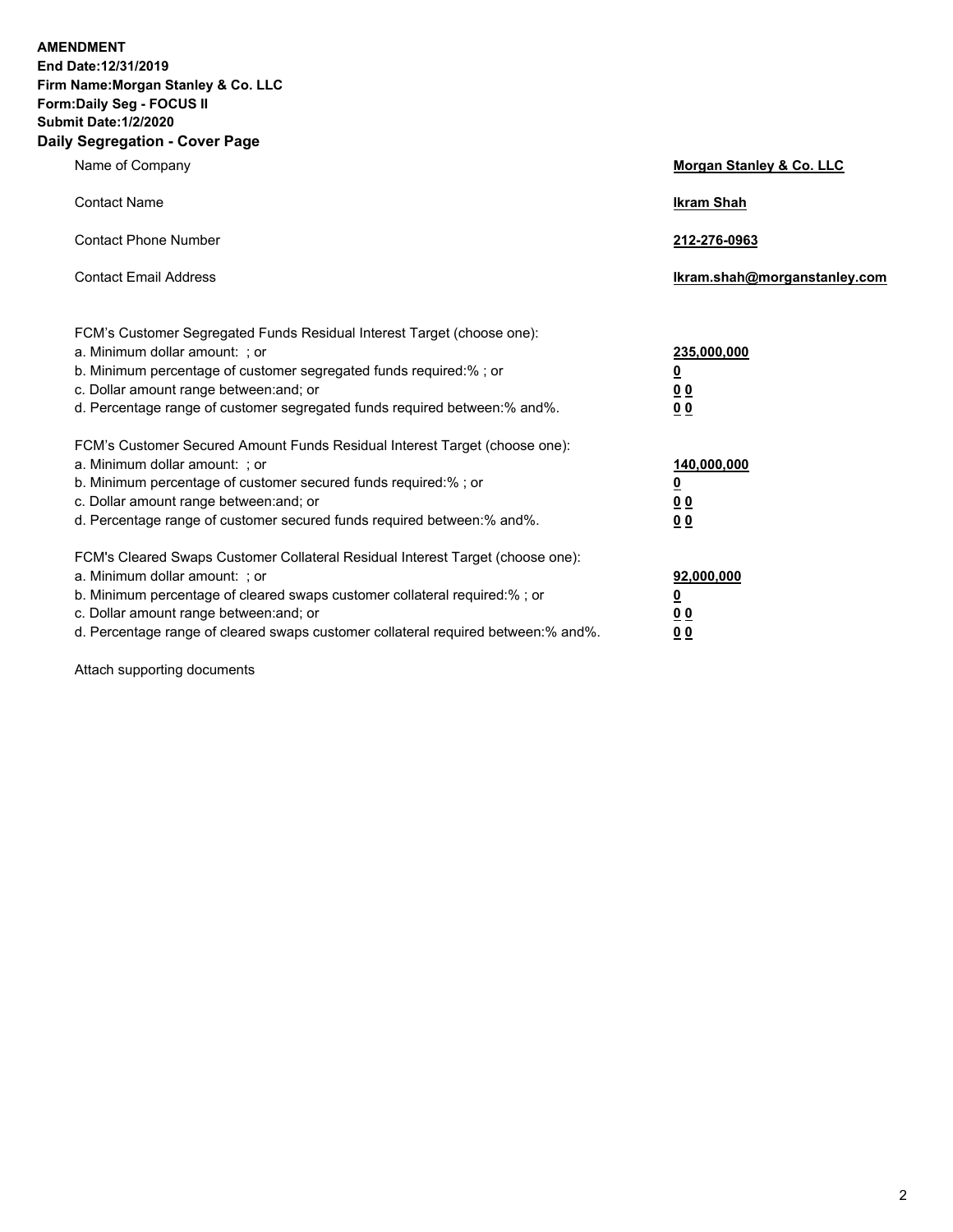|     | <b>AMENDMENT</b>                                                                            |                                 |
|-----|---------------------------------------------------------------------------------------------|---------------------------------|
|     | End Date: 12/31/2019                                                                        |                                 |
|     | Firm Name: Morgan Stanley & Co. LLC                                                         |                                 |
|     | Form: Daily Seg - FOCUS II                                                                  |                                 |
|     | <b>Submit Date:1/2/2020</b>                                                                 |                                 |
|     | <b>Daily Segregation - Secured Amounts</b>                                                  |                                 |
|     |                                                                                             |                                 |
|     | Foreign Futures and Foreign Options Secured Amounts                                         |                                 |
|     | Amount required to be set aside pursuant to law, rule or regulation of a foreign            | $0$ [7305]                      |
|     | government or a rule of a self-regulatory organization authorized thereunder                |                                 |
| 1.  | Net ledger balance - Foreign Futures and Foreign Option Trading - All Customers             |                                 |
|     | A. Cash                                                                                     | 3,088,575,924 [7315]            |
|     | B. Securities (at market)                                                                   | 2,191,559,084 [7317]            |
| 2.  | Net unrealized profit (loss) in open futures contracts traded on a foreign board of trade   | -67,607,594 [7325]              |
| 3.  | Exchange traded options                                                                     |                                 |
|     | a. Market value of open option contracts purchased on a foreign board of trade              | 2,789,029 [7335]                |
|     | b. Market value of open contracts granted (sold) on a foreign board of trade                | $-5,359,422$ [7337]             |
|     |                                                                                             |                                 |
| 4.  | Net equity (deficit) (add lines 1.2. and 3.)                                                | 5,209,957,021 [7345]            |
| 5.  | Account liquidating to a deficit and account with a debit balances - gross amount           | 150,547,234 [7351]              |
|     | Less: amount offset by customer owned securities                                            | -149,194,833 [7352] 1,352,401   |
|     |                                                                                             | [7354]                          |
| 6.  | Amount required to be set aside as the secured amount - Net Liquidating Equity              | 5,211,309,422 [7355]            |
|     | Method (add lines 4 and 5)                                                                  |                                 |
| 7.  | Greater of amount required to be set aside pursuant to foreign jurisdiction (above) or line | 5,211,309,422 [7360]            |
|     | 6.                                                                                          |                                 |
|     | FUNDS DEPOSITED IN SEPARATE REGULATION 30.7 ACCOUNTS                                        |                                 |
| 1.  | Cash in banks                                                                               |                                 |
|     | A. Banks located in the United States                                                       | 593,177,832 [7500]              |
|     | B. Other banks qualified under Regulation 30.7                                              | 344,762,583 [7520] 937,940,415  |
|     |                                                                                             | [7530]                          |
| 2.  | Securities                                                                                  |                                 |
|     | A. In safekeeping with banks located in the United States                                   |                                 |
|     |                                                                                             | 260,579,209 [7540]              |
|     | B. In safekeeping with other banks qualified under Regulation 30.7                          | 0 [7560] 260,579,209 [7570]     |
| 3.  | Equities with registered futures commission merchants                                       |                                 |
|     | A. Cash                                                                                     | 7,542,797 [7580]                |
|     | <b>B.</b> Securities                                                                        | $0$ [7590]                      |
|     | C. Unrealized gain (loss) on open futures contracts                                         | 4,766,525 [7600]                |
|     | D. Value of long option contracts                                                           | $0$ [7610]                      |
|     | E. Value of short option contracts                                                          | 0 [7615] 12,309,322 [7620]      |
| 4.  | Amounts held by clearing organizations of foreign boards of trade                           |                                 |
|     | A. Cash                                                                                     | $0$ [7640]                      |
|     | <b>B.</b> Securities                                                                        | $0$ [7650]                      |
|     | C. Amount due to (from) clearing organization - daily variation                             | $0$ [7660]                      |
|     | D. Value of long option contracts                                                           | $0$ [7670]                      |
|     | E. Value of short option contracts                                                          | 0 [7675] 0 [7680]               |
| 5.  | Amounts held by members of foreign boards of trade                                          |                                 |
|     | A. Cash                                                                                     | 2,336,339,123 [7700]            |
|     | <b>B.</b> Securities                                                                        | 1,930,979,876 [7710]            |
|     |                                                                                             |                                 |
|     | C. Unrealized gain (loss) on open futures contracts                                         | -72,374,119 [7720]              |
|     | D. Value of long option contracts                                                           | 2,789,029 [7730]                |
|     | E. Value of short option contracts                                                          | -5,359,422 [7735] 4,192,374,487 |
|     |                                                                                             | [7740]                          |
| 6.  | Amounts with other depositories designated by a foreign board of trade                      | $0$ [7760]                      |
| 7.  | Segregated funds on hand                                                                    | $0$ [7765]                      |
| 8.  | Total funds in separate section 30.7 accounts                                               | 5,403,203,433 [7770]            |
| 9.  | Excess (deficiency) Set Aside for Secured Amount (subtract line 7 Secured Statement         | 191,894,011 [7380]              |
|     | Page 1 from Line 8)                                                                         |                                 |
| 10. | Management Target Amount for Excess funds in separate section 30.7 accounts                 | 140,000,000 [7780]              |

11. Excess (deficiency) funds in separate 30.7 accounts over (under) Management Target **51,894,011** [7785]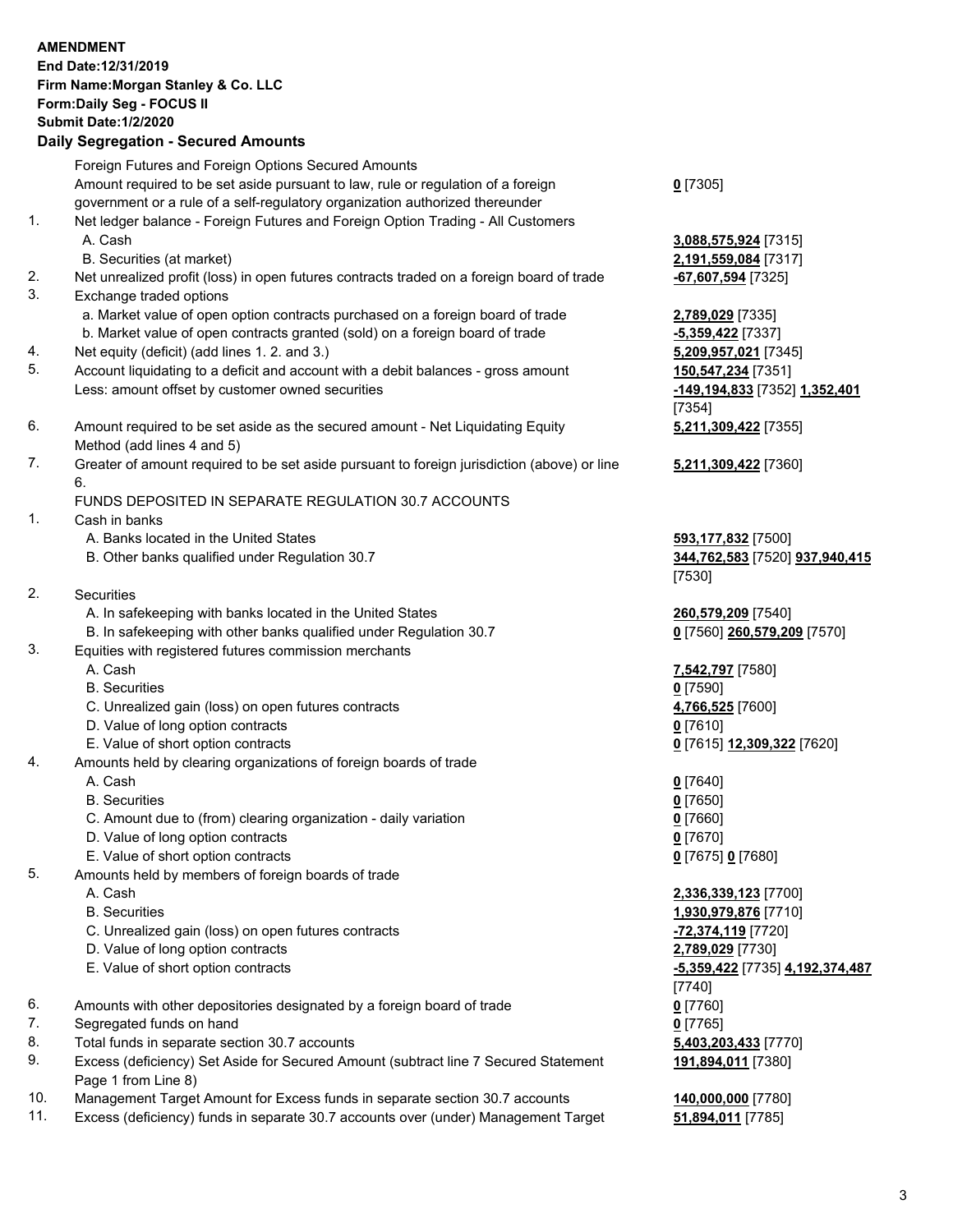|     | <b>AMENDMENT</b><br>End Date: 12/31/2019<br>Firm Name: Morgan Stanley & Co. LLC<br>Form: Daily Seg - FOCUS II |                                      |
|-----|---------------------------------------------------------------------------------------------------------------|--------------------------------------|
|     | <b>Submit Date: 1/2/2020</b>                                                                                  |                                      |
|     | Daily Segregation - Segregation Statement                                                                     |                                      |
|     | SEGREGATION REQUIREMENTS(Section 4d(2) of the CEAct)                                                          |                                      |
| 1.  | Net ledger balance                                                                                            |                                      |
|     | A. Cash                                                                                                       | 10,421,053,201 [7010]                |
|     | B. Securities (at market)                                                                                     | 6,269,627,317 [7020]                 |
| 2.  | Net unrealized profit (loss) in open futures contracts traded on a contract market                            | 329,532,526 [7030]                   |
| 3.  | Exchange traded options                                                                                       |                                      |
|     | A. Add market value of open option contracts purchased on a contract market                                   | 309,757,000 [7032]                   |
|     | B. Deduct market value of open option contracts granted (sold) on a contract market                           | -260,468,923 [7033]                  |
| 4.  | Net equity (deficit) (add lines 1, 2 and 3)                                                                   | 17,069,501,121 [7040]                |
| 5.  | Accounts liquidating to a deficit and accounts with                                                           |                                      |
|     | debit balances - gross amount                                                                                 | 350,631,588 [7045]                   |
|     | Less: amount offset by customer securities                                                                    | <u>-349,112,464</u> [7047] 1,519,124 |
|     |                                                                                                               | [7050]                               |
| 6.  | Amount required to be segregated (add lines 4 and 5)                                                          | 17,071,020,245 [7060]                |
|     | FUNDS IN SEGREGATED ACCOUNTS                                                                                  |                                      |
| 7.  | Deposited in segregated funds bank accounts                                                                   |                                      |
|     | A. Cash                                                                                                       | 3,686,211,889 [7070]                 |
|     | B. Securities representing investments of customers' funds (at market)                                        | $0$ [7080]                           |
|     | C. Securities held for particular customers or option customers in lieu of cash (at<br>market)                | 831,455,670 [7090]                   |
| 8.  | Margins on deposit with derivatives clearing organizations of contract markets                                |                                      |
|     | A. Cash                                                                                                       | 7,204,675,638 [7100]                 |
|     | B. Securities representing investments of customers' funds (at market)                                        | $0$ [7110]                           |
|     | C. Securities held for particular customers or option customers in lieu of cash (at                           | 5,438,171,647 [7120]                 |
|     | market)                                                                                                       |                                      |
| 9.  | Net settlement from (to) derivatives clearing organizations of contract markets                               | 143,706,805 [7130]                   |
| 10. | Exchange traded options                                                                                       |                                      |
|     | A. Value of open long option contracts                                                                        | 309,757,000 [7132]                   |
|     | B. Value of open short option contracts                                                                       | -260,468,923 [7133]                  |
| 11. | Net equities with other FCMs                                                                                  |                                      |
|     | A. Net liquidating equity                                                                                     | 8,250,644 [7140]                     |
|     | B. Securities representing investments of customers' funds (at market)                                        | <u>0</u> [7160]                      |
|     | C. Securities held for particular customers or option customers in lieu of cash (at<br>market)                | $0$ [7170]                           |
| 12. | Segregated funds on hand                                                                                      | $0$ [7150]                           |
| 13. | Total amount in segregation (add lines 7 through 12)                                                          | 17,361,760,370 [7180]                |
| 14. | Excess (deficiency) funds in segregation (subtract line 6 from line 13)                                       | 290,740,125 [7190]                   |

- 
- 15. Management Target Amount for Excess funds in segregation<br>16. Excess (deficiency) funds in segregation over (under) Management Target Amount **235,000,000** [7198] Excess (deficiency) funds in segregation over (under) Management Target Amount Excess

**55,740,125** [7198]